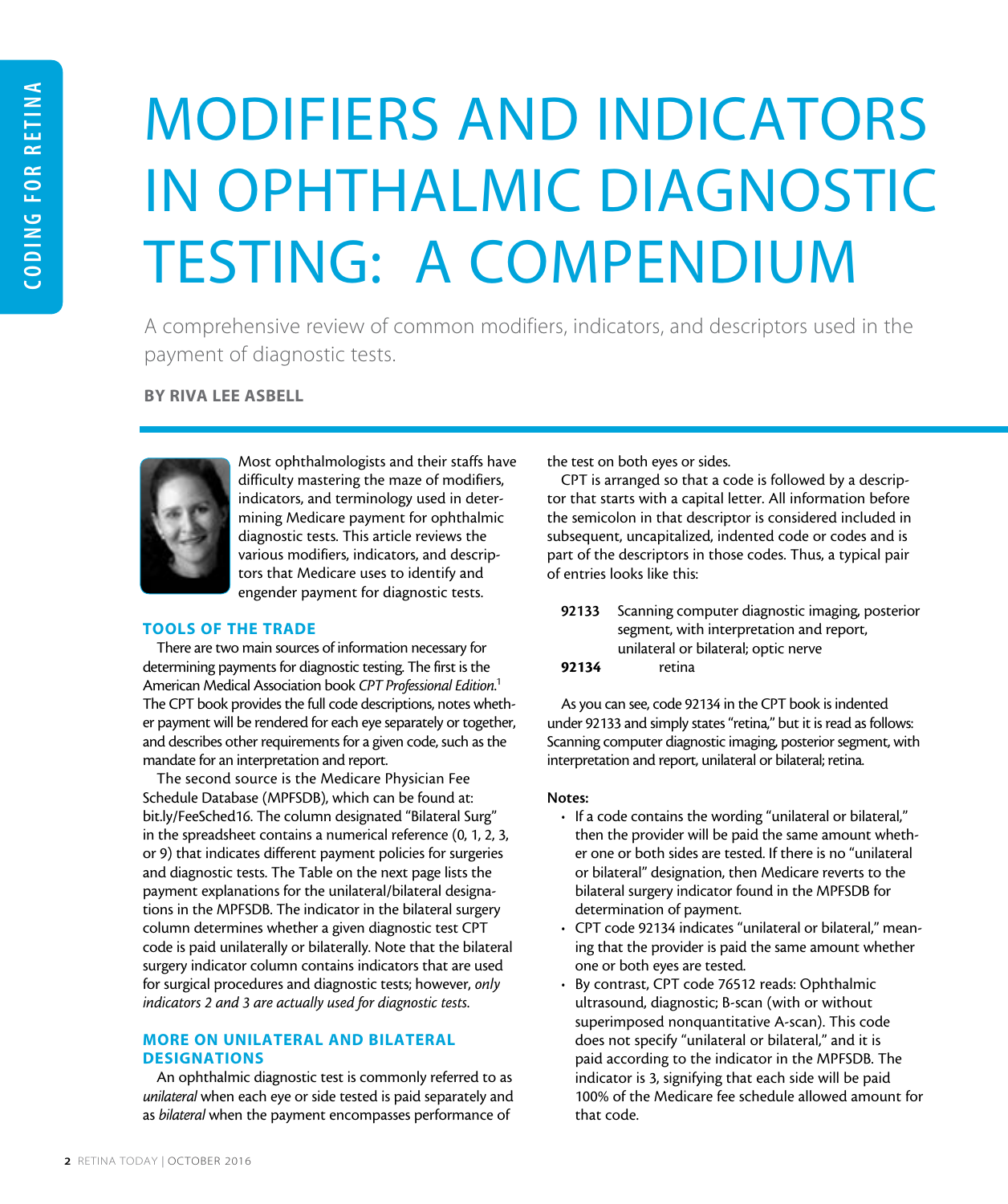#### TABLE. MPFSDB: PAYMENT INDICATORS FOR BILATERAL SERVICES Indicator | CMS Directions for Payment Calculations | Comments 0 Payment adjustment does not apply  $\Box$  No ophthalmic diagnostic tests have this indicator 1 Valid for bilateral billing. Payment is based on the lower of the billed amount or 150% of the Medicare fee schedule allowed amount No ophthalmic diagnostic tests have this indicator 2 The RVUs are based on the service being a bilateral procedure because: the code descriptor specifically states that the procedure is bilateral the code descriptor states that the procedure may be performed either unilaterally or bilaterally the procedure is usually performed as a bilateral procedure Payment is 100% of the Medicare fee schedule amount Most ophthalmic diagnostic tests have this indicator Instructions state not to submit the claim using modifier 50 because the codes are already established as being performed bilaterally 3 The usual payment adjustment for bilateral procedures does not apply. If the procedure is reported with modifier 50 or is reported for both sides on the same day by any other means (eg, with RT and LT modifiers or with a "2" in the units field), base the payment for each side or organ or site of a paired organ on the lower of (A) the actual charge for each side or (B) 100% of the fee schedule amount for each side. Services in this category are generally radiology procedures or other diagnostic tests that are not subject to the special payment rules for other bilateral surgeries. Applies to the following ophthalmic testing CPT codes: - Ophthalmic ultrasound CPT codes 76510 through 76529 - 92225, 92226 (Extended ophthalmoscopy) - 92230, 92235, 92240 (Fluorescein and indocyanine green)\* - 92136-26 Professional component of A-scan biometry \*Scheduled to change to "2" in 2017 9 Concept does not apply

## MODIFIER 50 VS. RIGHT AND LEFT MODIFIERS

One of the most common causes of claim rejections is the improper use of modifier 50 versus the use of right (RT) and left (LT) modifiers. For *surgical procedures*, Medicare states that modifier 50 should be used rather than the RT and LT modifiers because of the Medically Unlikely Edits. However, there are instances when the eyelid modifiers (E1, E2, E3, and E4) can be used. For *diagnostic tests*, either modifier 50 or the RT and LT modifiers may be used.

## Do's and Don'ts for Diagnostic Tests

- Do use modifier 50 when performing bilateral tests *only* if the MPFSDB bilateral surgery indicator is 3.
- Do use the RT and LT modifiers when performing bilateral tests *only* if the MPFSDB bilateral surgery indicator is 3.
- Do use one of the above choices depending on your Medicare Administrative Contractor's claim processing instructions.
- Do not use modifier 50 with a procedure code that is described as *bilateral*, or *unilateral or bilateral*, in its CPT description.
- Do not report a bilateral service on two lines of service by appending modifier 50 to the second line of service.

## MODIFIER 52 AS APPLIED TO DIAGNOSTIC TESTS

According to CPT, modifier 52 signifies that the service performed is reduced from what is normally done. This modifier is used to indicate that a service is reduced when (A) it is performed on only one side and (B) the payment is normally based on payment for testing of both sides.

For example, consider fundus photography performed on only one eye. CPT code 92250 does not contain the unilateral or bilateral descriptor, and payment is based on both sides being tested. Thus, if only one side is tested, this is considered a reduced service. Modifier 52 is not used when the phrase *unilateral or bilateral* is included in the descriptor.

## CLINICAL EXAMPLES

Although medical necessity remains the primary requirement for any diagnostic test, this determination is not without issues. One issue involves the legitimacy of billing for a second side on unilateral tests, such as extended ophthalmoscopy, in the absence of symptoms or findings pertaining to that eye. Another issue involves trading off billing one test for another (eg, fundus photography for optical coherence tomography [OCT]) in order to capitalize on the financial differential.<sup>2</sup>

## Extended Ophthalmoscopy

- 92225 Ophthalmoscopy, extended, with retinal drawing (eg, for retinal detachment, melanoma), with interpretation and report; initial
- 92226 subsequent

The first apparent difference in the definitions above is the use of the words "initial" and "subsequent" in the two